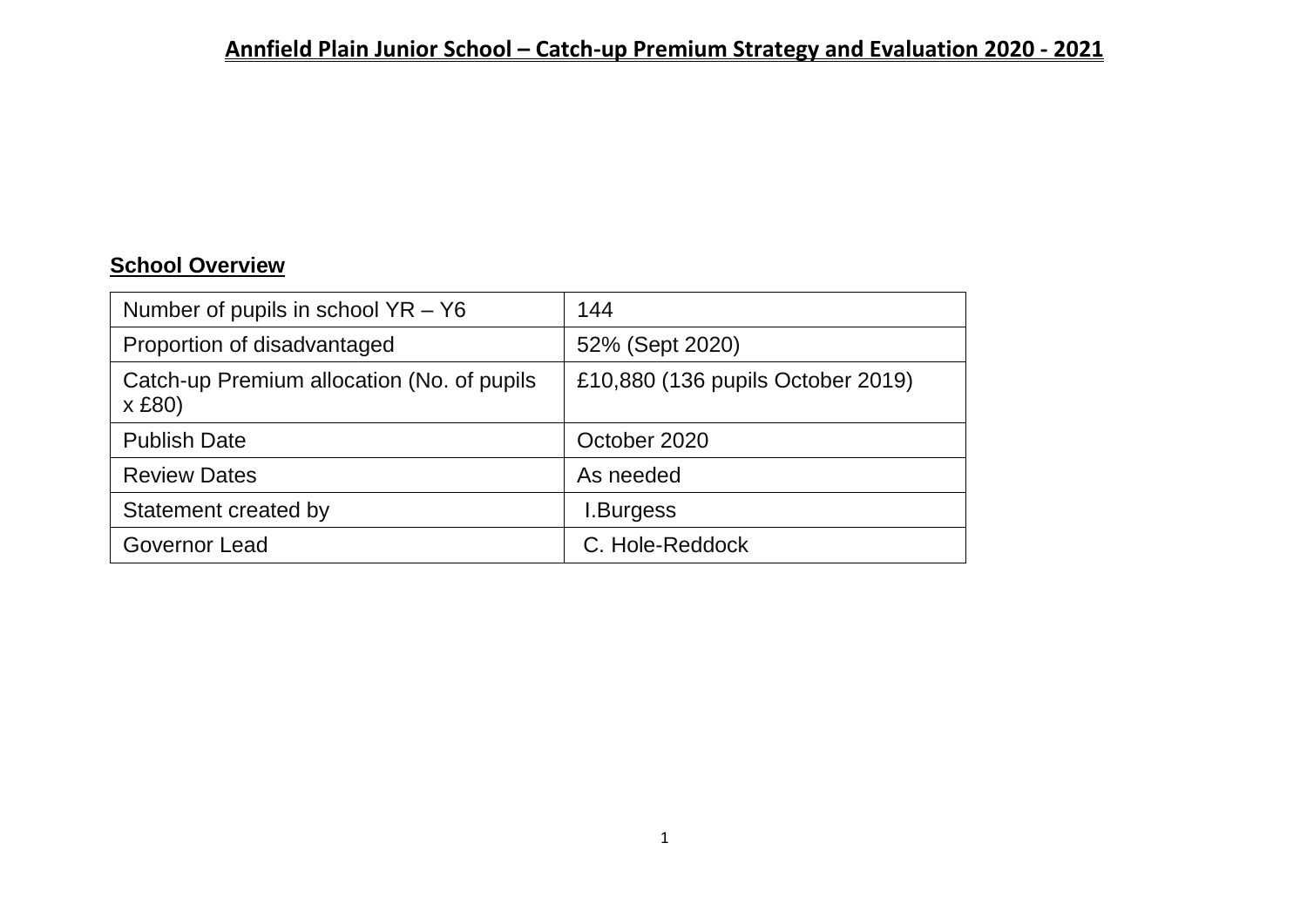#### **Context of the school and rationale for the strategy**

Annfield Plain Junior School is a small, rural school with 143 pupils on roll. It is situated in an area of deprivation within the top 20% of deprived wards in the country in the Multiple Deprivation Index. Our current pupil premium is significantly higher than national at 52% (national 31%). Percentage of FSM pupils is 48%.

During lockdown, pupils were offered a combination of home-learning online and book-based learning. Timetables were set with compulsory activities – usually reading, GPS, tables and maths work. Additional activities for wellbeing and other curriculum subjects were provided. Online learning programs were also available such as: Reading Plus, Times Tables Rockstars, Gooseberry Planet (e-safety/ICT), Spelling Shed, Maths Shed, My Maths. Core subject CGP books were distributed to each child. School was open during lockdown for key workers' children and vulnerable pupils. Staff had weekly contact through a phonecall home with all pupils and vulnerable pupils had additional phonecalls. Parents could also contact school with queries around work.

Since returning to school, attendance is currently 95% (this does not include covid-related absences which is approximately another 5% non-attendance). Pupils returned to school in September well, with little anxiety. School feels this is due to the transition blocks which were offered to every child in school, before the summer break. Baseline assessments (NFER tests for Years 3,4, 5 and SATS for year 6), at the end of September, have shown that for the 60-70% of pupils, who engaged well with online learning, assessments were as expected from previous years. In Years 4 and 5, the assessment data has shown a higher retention of non-negotiables and fluency in reading. Years 3 and 6 show a lower retention of non-negotiables and fluency in reading. This term, to support pupils in catching-up, all cohorts have been studying a reduced curriculum to cater for additional English and Maths lessons, focusing on non-negotiables and reading fluency. Some foundation subjects have continued e.g. Music, PE, PSHCE, ICT, Art. Towards the end of this term staff will decide when and how to re-introduce other subjects.

From baseline September entry assessments, all year group target pupils, who are well below the school's sufficient progress points, have been identified (higher percentage of targets in Year 3 and Year 6). Identified pupils will now be targeted for catch-up, with LSAs, in the additional sessions used for Maths and English. It has been decided not to offer additional hours after school during this term for catch-up, as children are working exceptionally hard during the normal school day. Also, pupils are, at this point, showing less resilience to the length of a school day, following lockdown.

School's first priority is to provide an online learning platform which is primary friendly, easy to provide online support by staff and easy to use at home for pupils and parents. The platform school is buying is DB Primary and it is currently being built. This will continue to support pupils at home and will ensure that if another lockdown were to occur or isolation required, due to covid, home-schooling will easily be accessed through the platform. School has also purchased Spelling Zone, which like Reading Plus, provides an individual programme for pupils, following assessment. Teaching staff can also see the progress each pupil makes on their personalised pathway. Pupil wellbeing is always a priority of the school and the platform allows pupils to communicate online with staff, if needed.

School's second priority is the purchase of ten laptops, to loan to pupils who have no access to online learning at home.

School's third priority is to provide additional catch-up after school tuition in the spring term for targeted pupils. In the spring term after school maths tuition catch-up will be offered and delivered by school staff. In addition, for reading school will be accessing the National Tutoring Programme. We are using FFT (Fischer Family Trust) Lightning Squad reading support at a subsidised cost of £2,200 (Full-cost £8,800). A tutor will work full-time in school for 6 weeks to work with 40 targeted pupils (in need of additional daily reading support, on top of their daily class reading) and deliver catch-up, on a daily basis, for reading. We have chosen this provider, as reading is a priority area needed for catch-up with our pupils and we use FFT reading teaching in school. This programme also can be continued by school staff at the end of the programme if required.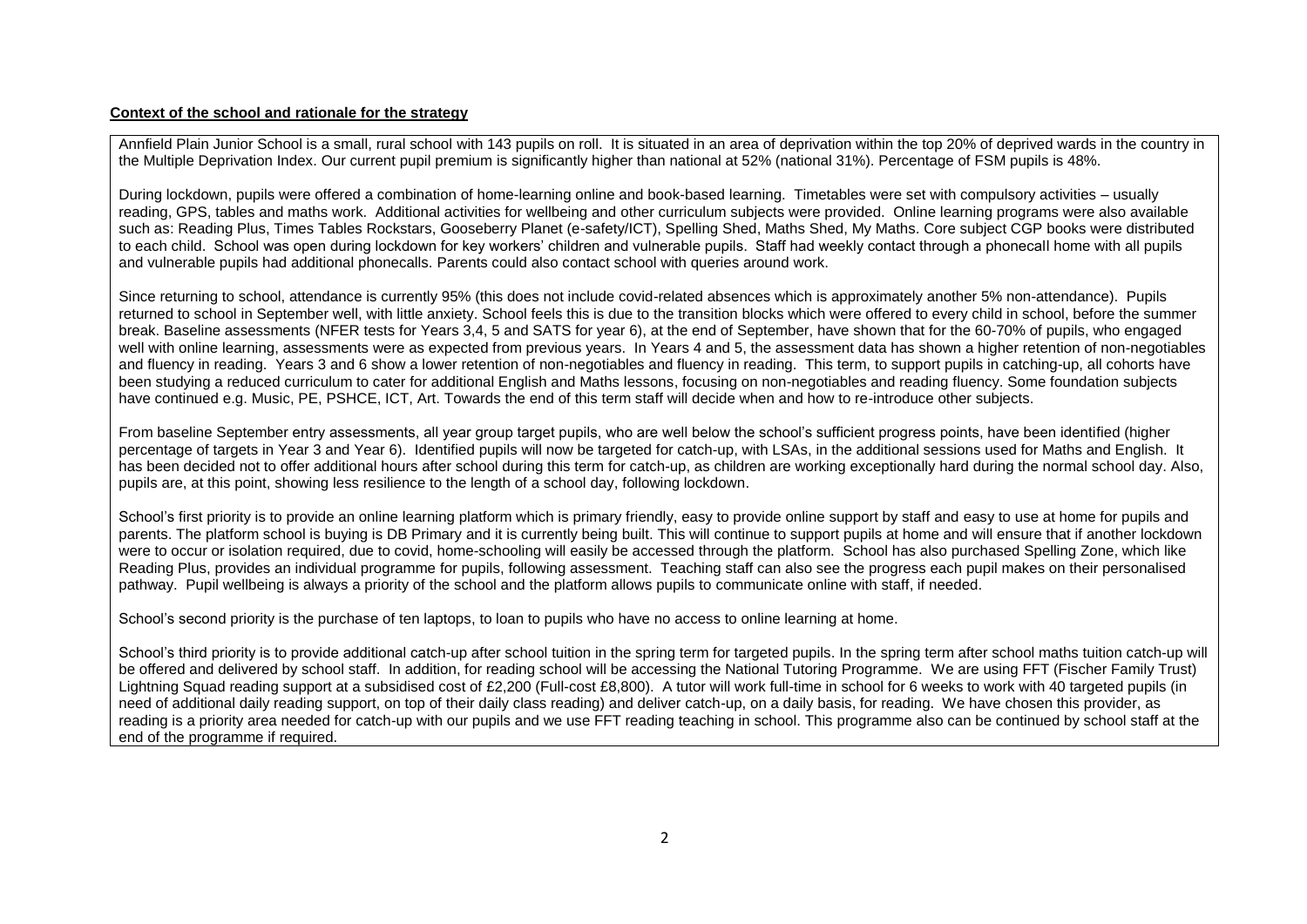#### **Barriers to future attainment**

|                                   |              | <b>Barrier</b>                                                                                                                                                                                                                                                                         | <b>Desired outcome</b>                                                                                                                                                                                                                                                                                |
|-----------------------------------|--------------|----------------------------------------------------------------------------------------------------------------------------------------------------------------------------------------------------------------------------------------------------------------------------------------|-------------------------------------------------------------------------------------------------------------------------------------------------------------------------------------------------------------------------------------------------------------------------------------------------------|
|                                   | $\mathbf{A}$ | Further lockdowns/isolation periods may occur and for<br>some pupils this may occur more than once.                                                                                                                                                                                    | Teachers are able to provide home-learning, which suits<br>the needs of all pupils, through a combination of online                                                                                                                                                                                   |
|                                   |              |                                                                                                                                                                                                                                                                                        | learning and book-based work which is easy to access                                                                                                                                                                                                                                                  |
|                                   |              |                                                                                                                                                                                                                                                                                        | through an online platform.                                                                                                                                                                                                                                                                           |
|                                   | B            | For some pupils, home-learning is limited due to a lack                                                                                                                                                                                                                                | All pupils are able to access the online learning available.                                                                                                                                                                                                                                          |
|                                   |              | of access to a laptop/tablet.                                                                                                                                                                                                                                                          | Loan of computers to those with no access.                                                                                                                                                                                                                                                            |
| <b>Teaching priorities</b>        | $\mathbf C$  | Home-learning can't be accessed easily on the school<br>website.                                                                                                                                                                                                                       | A strong remote learning offer is in place. A new and<br>improved platform is in place and all staff are trained in its<br>use. This provides one point of access for online learning<br>and is sustainable for future use, not just for<br>lockdowns/isolation.                                      |
| academic<br>Targeted a<br>support | D            | Some pupils (approx. 20-30%, depending on year group)<br>did not engage with the home-learning materials<br>provided, during lockdown, despite being a combination<br>of online and book-based learning. This has resulted in<br>some pupils working well below their progress points. | Targeted pupils begin to catch-up in the autumn term due<br>to both a reduced curriculum and additional non-<br>negotiables catch-up sessions. Personalised pathways,<br>using online programs Reading Plus and Spelling Zone,<br>can now be accessed at home by all pupils, as well as in<br>school. |
|                                   | E            | Catch-up may take longer for pupils who did little or no<br>home-schooling during lockdown.                                                                                                                                                                                            | Spring & Summer after-school small group tuition to be<br>used for catch-up of targeted pupils for Maths and<br>English.                                                                                                                                                                              |
|                                   | F            | Further absences may cause continued gaps for some<br>pupils.                                                                                                                                                                                                                          | Online learning platform will allow pupils to receive<br>targeted support whilst absent.                                                                                                                                                                                                              |
| <b>Strategies</b><br>Wider        | G            | Coronavirus lockdowns/ news/ isolation periods may<br>cause further anxieties for pupils.                                                                                                                                                                                              | PSHCE, wellbeing activities and Relax Kids to continue to<br>support all pupils. Continued use of the school counsellor<br>and EWEL emotional wellbeing team to be used in school<br>to support individuals.                                                                                          |
|                                   | H            | Online learning being safe.                                                                                                                                                                                                                                                            | Purchase of DB primary, as school's platform, provides a<br>safe platform for pupils to access, with links to school's<br>other safe programs. It also includes an e-safety program<br>within it. In addition, current use of Gooseberry Planet will<br>continue.                                     |
|                                   |              | Ensure parents can support their pupils with online<br>learning.                                                                                                                                                                                                                       | Online learning platform DB primary will provide one point<br>of access to all online home-learning. It is pupil and parent<br>friendly, for primary pupils.                                                                                                                                          |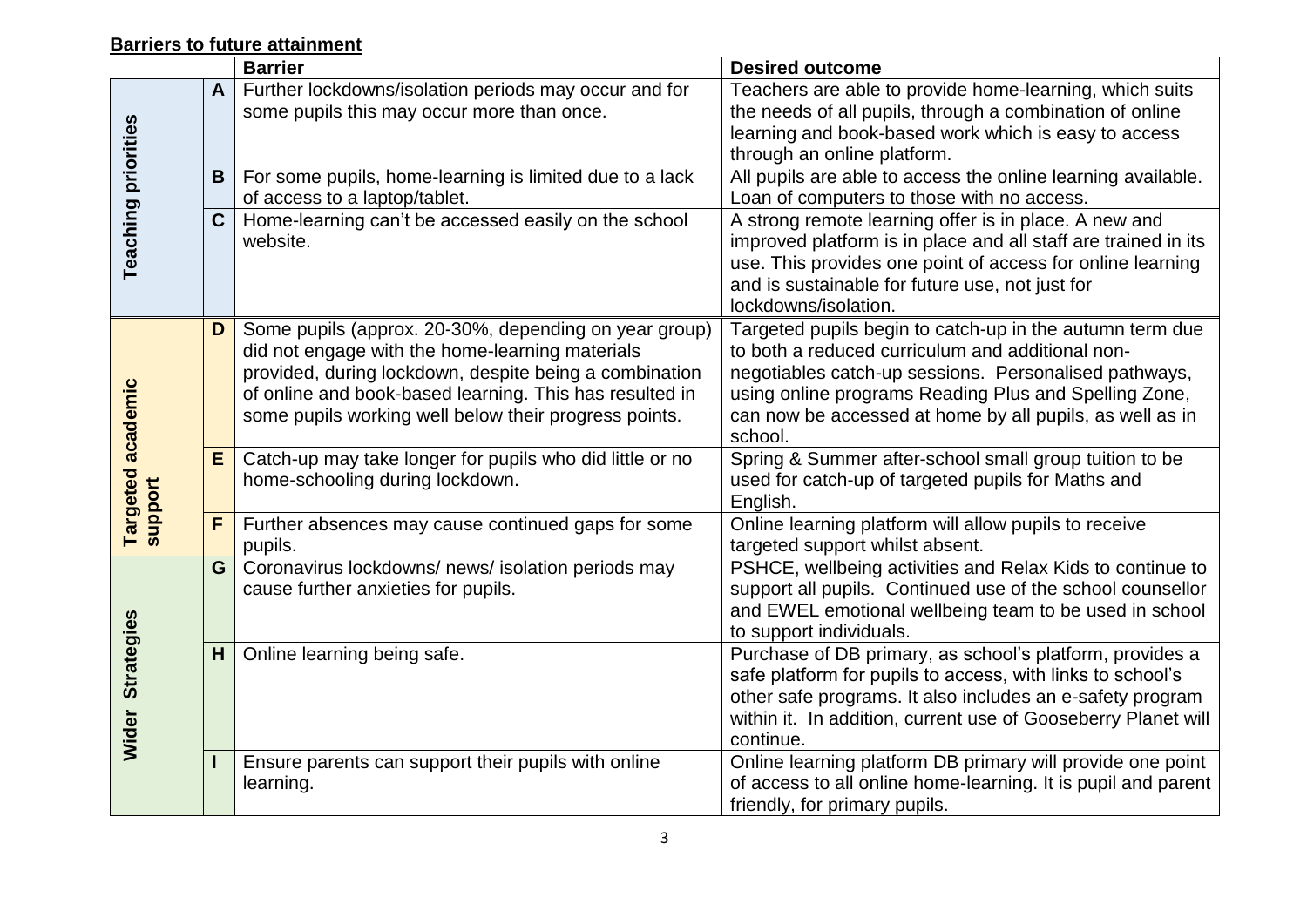| <b>Barrier</b>   | <b>Action</b>                                                                                                                                                                       | <b>Desired</b><br>outcome                                                                                                        | <b>Evidence source</b>                                                                               | Cost   | <b>Monitoring</b><br>source for<br>impact                                                                                                                                 | Person<br>responsible | <b>Impact/ evaluation</b>                                                                                                                                                                                                                                                    |
|------------------|-------------------------------------------------------------------------------------------------------------------------------------------------------------------------------------|----------------------------------------------------------------------------------------------------------------------------------|------------------------------------------------------------------------------------------------------|--------|---------------------------------------------------------------------------------------------------------------------------------------------------------------------------|-----------------------|------------------------------------------------------------------------------------------------------------------------------------------------------------------------------------------------------------------------------------------------------------------------------|
| A, C,<br>F, H, I | Training provided<br>for staff on the<br>effective use of<br>the new online<br>learning platform<br>DB primary.<br>Children are<br>trained in its use<br>and shared with<br>parents | The new<br>platform is in<br>place and<br>staff, pupils<br>and parents<br>are able to<br>use it<br>effectively.                  | Education<br><b>Endowment Fund</b><br>Teaching and<br>Learning Toolkit:<br>Use of technology<br>$+4$ | E2,510 | Pupils are using<br>the platform and<br>other online<br>programs.<br>Staff are<br>requesting further<br>training when<br>needed, as it is<br>ongoing.<br>Home-learning is | <b>ICT</b> lead       | DB Primary was used<br>throughout the second<br>lockdown - timetables of<br>work, links to learning sites &<br>videos and other learning sites<br>easy to access through DB<br>primary. DB primary's own<br>resources also used and<br>provided differentiated<br>resources. |
|                  | Parents/carers<br>are made aware<br>of the platform<br>and how it can<br>support home<br>learning.                                                                                  |                                                                                                                                  |                                                                                                      |        | monitored by<br>class teachers<br>and<br>communication<br>with<br>pupils/parents<br>easier to access.                                                                     |                       | It was used as an effective<br>means of communication<br>between the teacher, pupils<br>and parents.<br>Work can be uploaded so that<br>the teacher can see it<br>completed.                                                                                                 |
|                  | Online learning<br>platform safe.                                                                                                                                                   | Safe platform,<br>whistle-<br>blowing<br>available,<br>automatic<br>censoring,<br>staff alert, in-<br>built e-safety<br>program. | Effective parental<br>engagement<br>supports learning<br>$+3$                                        |        | Monitored by<br>class teacher.                                                                                                                                            |                       | Following lockdowns, DB<br>primary continues to be a<br>useful learning platform with<br>work set for pupils when ill or<br>isolating,                                                                                                                                       |

# **Teaching priorities for current academic year & other sections.**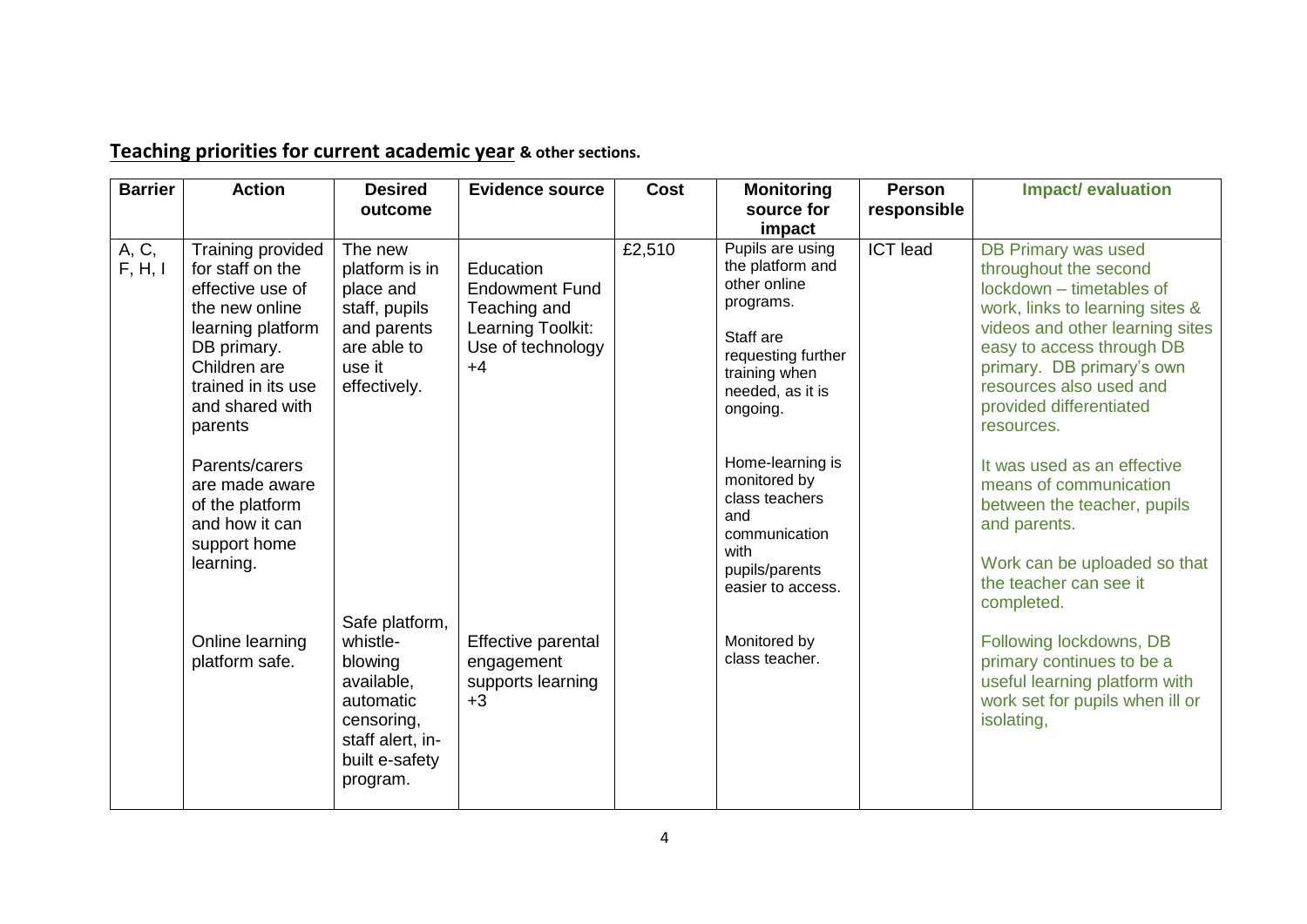| в | Provide laptops<br>for pupils without<br>access to online<br>learning. | Equality of<br>provision<br>ensure all<br>pupils engage '<br>with home-<br>learning offer. | 10 laptops<br>£3950 | Pupils loaning<br>laptops are<br>accessing online<br>learning.<br>Class teachers<br>monitoring | Autumn term set-up and used<br>to loan out to pupils. |
|---|------------------------------------------------------------------------|--------------------------------------------------------------------------------------------|---------------------|------------------------------------------------------------------------------------------------|-------------------------------------------------------|
|   |                                                                        |                                                                                            |                     | usage.                                                                                         |                                                       |

# **Targeted academic support**

| <b>Barrier</b> | <b>Action</b>                                                                                                                                  | <b>Desired</b><br>outcome                                                                                                                                               | <b>Evidence source</b>                                                                                                                                                                       | <b>Cost</b>                                  | <b>Monitoring</b><br>source for                                                                                     | <b>Person</b><br>responsible           | Impact/evaluation                                                                                                                  |
|----------------|------------------------------------------------------------------------------------------------------------------------------------------------|-------------------------------------------------------------------------------------------------------------------------------------------------------------------------|----------------------------------------------------------------------------------------------------------------------------------------------------------------------------------------------|----------------------------------------------|---------------------------------------------------------------------------------------------------------------------|----------------------------------------|------------------------------------------------------------------------------------------------------------------------------------|
|                |                                                                                                                                                |                                                                                                                                                                         |                                                                                                                                                                                              |                                              | impact                                                                                                              |                                        |                                                                                                                                    |
| $\mathsf{D}$   | Targeted pupils<br>receiving<br>targeted<br>support for<br>individual<br>needs through<br>additional<br>support in<br>school day<br>from LSAs. | Progress is<br>accelerated for<br>targeted pupils<br>with non-<br>negotiables.                                                                                          | Education<br><b>Endowment Fund</b><br>Teaching and<br>Learning Toolkit:<br>Small Group<br>Tuition $(+4)$<br>Feedback (+8)                                                                    | <b>NA</b>                                    | <b>Baseline</b><br>assessments,<br>pre and post<br>assessments.<br>Reading<br>Plus<br>Spelling<br>and<br>Zone data. | <b>SLT</b><br><b>Class</b><br>teachers | <b>Pupils' individual needs met</b><br>through small group<br>support in each class.                                               |
| E              | Spring &<br>Summer after<br>school tuition<br>groups for<br>targeted pupils<br>for Maths.                                                      | Targeted pupils<br>progress<br>accelerates<br>towards desired<br>end of year<br>progress.<br>Over-learning of<br>non-negotiables<br>and<br>misconceptions<br>addressed. | Education<br><b>Endowment Fund</b><br>Teaching and<br>Learning Toolkit:<br>Feedback (+8)<br>1:1 Tuition $(+5)$<br>Reading<br>Comprehension<br>Strategies (+6)<br>Teaching<br>Assistants (+1) |                                              | £25 x 7 =£175<br>£175 x 26<br>weeks $=£4550$                                                                        | As above                               | <b>Spring &amp; Summer term</b><br>This did not take place due<br>to covid restrictions for<br>mixing bubbles.                     |
| <b>D&amp;E</b> | Accessing<br>subsidised<br>tuition catch-up<br>reading for<br>targeted pupils,                                                                 | Targeted pupils<br>progress<br>accelerates<br>towards desired                                                                                                           | Education<br><b>Endowment Fund</b><br>Teaching and<br>Learning Toolkit:                                                                                                                      | £2,200<br>(Full cost<br>£8,800<br>subsidised | Data prior to<br>start and<br>completion -<br>assessment<br>by tutor.                                               |                                        | 40 pupils receive targeted<br>small group support 30<br>minutes a day, for six weeks<br>allowing them to catch up<br>with reading. |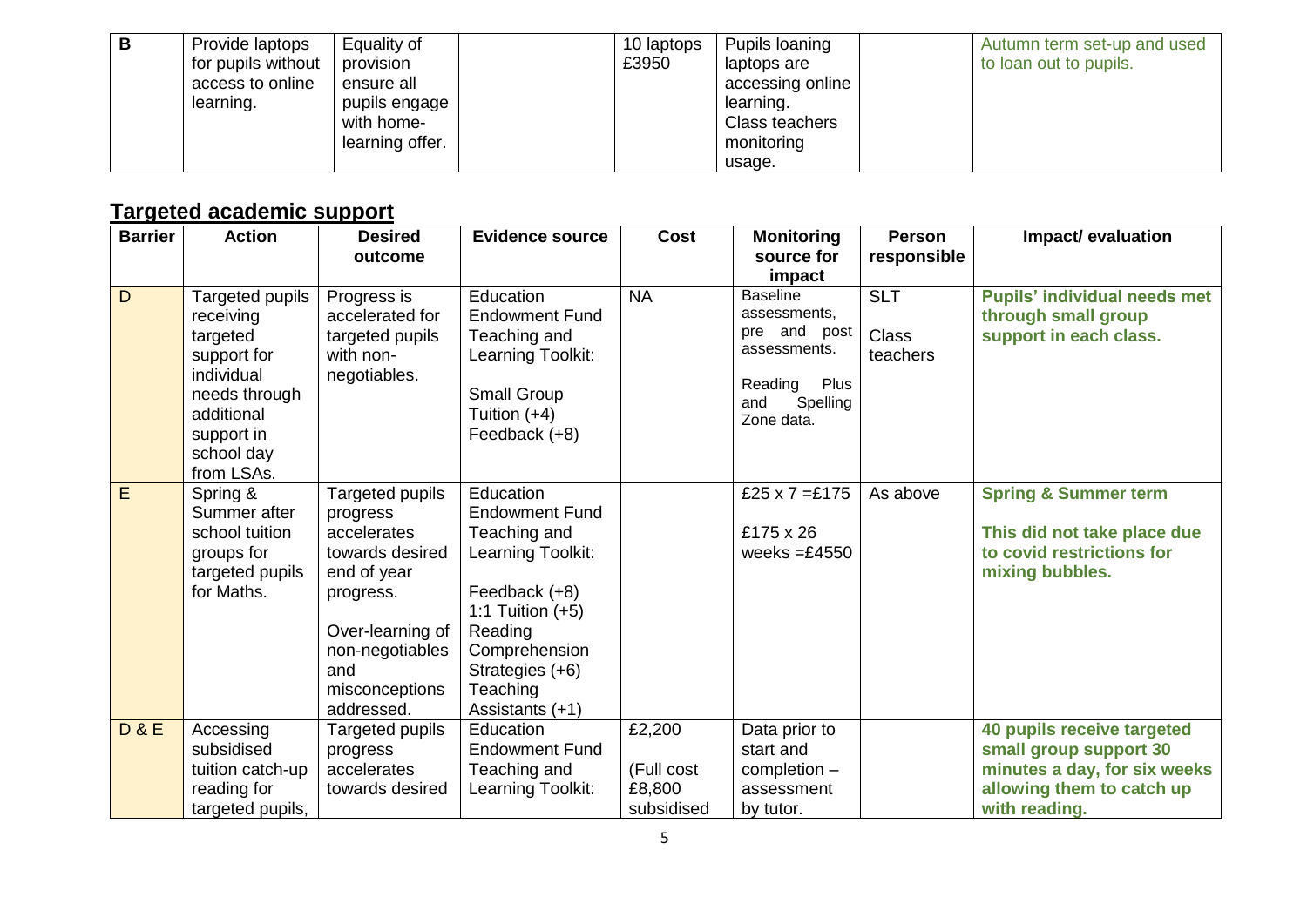|  | through FFT<br>Lightning<br>Squad<br>provision. | end of year<br>progress. | <b>Small Group</b><br>Tuition $(+4)$<br>Feedback (+8) | by<br>government) |  |  | All 40 pupils taking part<br>(100%) met their progress<br>targets for reading in the<br>end of year tests. |
|--|-------------------------------------------------|--------------------------|-------------------------------------------------------|-------------------|--|--|------------------------------------------------------------------------------------------------------------|
|--|-------------------------------------------------|--------------------------|-------------------------------------------------------|-------------------|--|--|------------------------------------------------------------------------------------------------------------|

### **Wider strategies**

| <b>Barrier</b> | <b>Action</b>                                                                                                     | <b>Desired</b><br>outcome                                                   | <b>Evidence source</b>                                                                                           | Cost                                                 | <b>Baseline data</b>                                              | <b>Person</b><br>responsible              | Impact/evaluation                                                                                                                        |
|----------------|-------------------------------------------------------------------------------------------------------------------|-----------------------------------------------------------------------------|------------------------------------------------------------------------------------------------------------------|------------------------------------------------------|-------------------------------------------------------------------|-------------------------------------------|------------------------------------------------------------------------------------------------------------------------------------------|
|                |                                                                                                                   |                                                                             |                                                                                                                  |                                                      |                                                                   |                                           |                                                                                                                                          |
| G              | Regular focus<br>on wellbeing<br>through PSHCE<br>lessons, Relax<br>Kids and other<br>wellbeing                   | Positive impact<br>on identified<br>SEMH pupils'<br>emotional<br>wellbeing. | <b>Education</b><br><b>Endowment Fund</b><br>Teaching and<br>Learning Toolkit:<br><b>Behaviour</b>               | Cost<br>from<br>pupil<br>premium<br>not<br>catch-up. | Information<br>from class<br>teachers,<br>pupils, parents<br>etc. | <b>SENDCO</b><br><b>Class</b><br>teachers | <b>SEMH pupils were supported</b><br>through PSHCE daily support<br>and other<br>interventions, including 12<br>with school counsellors. |
|                | activities.<br>Continued use<br>of school<br>counsellors for<br>1 day and<br>EWEL team for<br>1 day each<br>week. |                                                                             | Interventions (+3)<br>Social and<br>Emotional<br>Learning (+4)<br>Metacognition and<br>Self-Regulation<br>$(+7)$ |                                                      |                                                                   | <b>SLT</b>                                | Pupils were ready to learn and<br>could focus on tasks set.                                                                              |

## **Amount of catch-up funding: £10,880 Spend: £13,210 plus small group support**

# **Additional funding supporting provision**

School's online reading programs are not purchased with catch-up funding. School counsellor and EWEL team funding from pupil premium not catch-up.